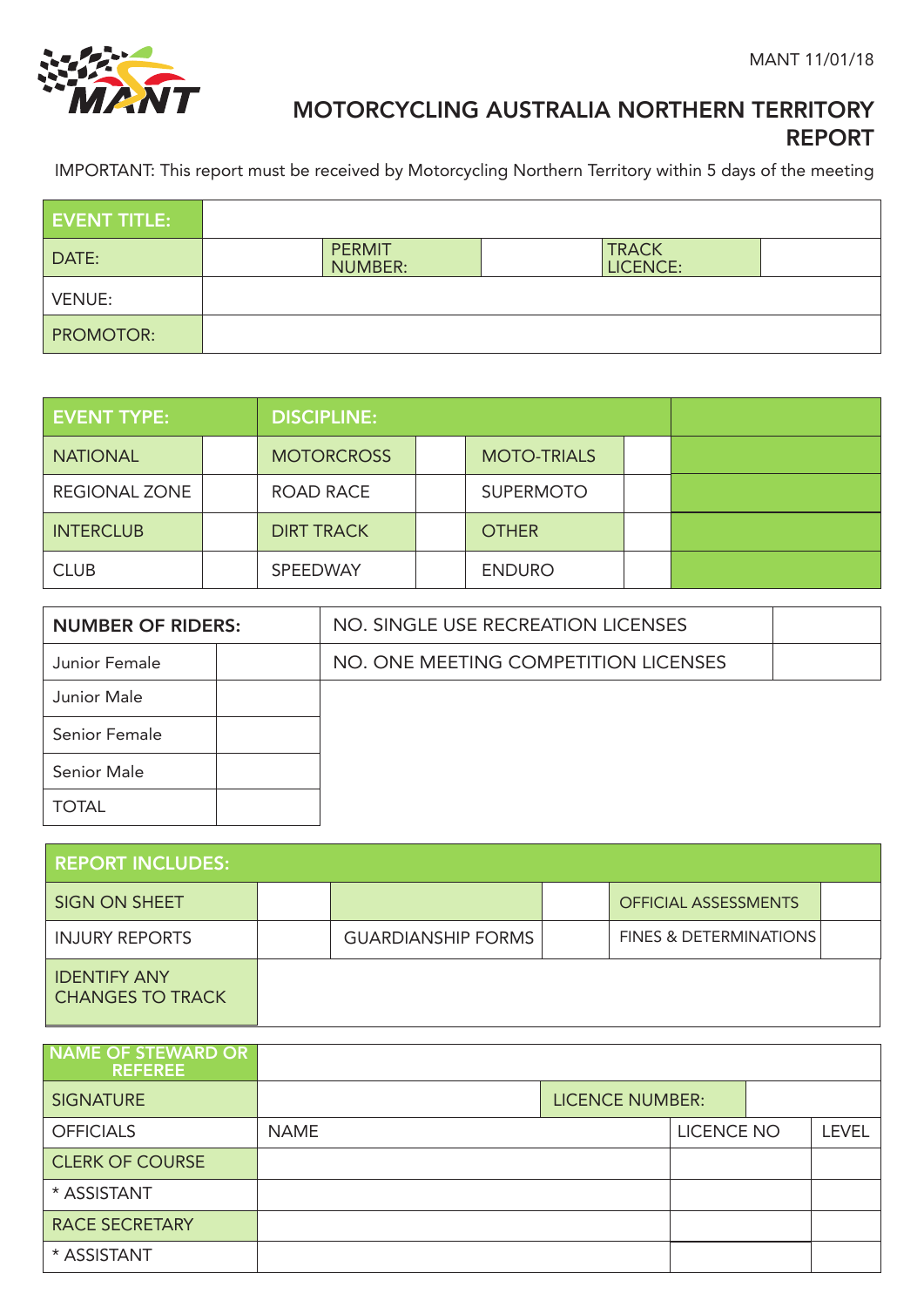| <b>CHIEF MACHINE EXAMINER</b><br>I Identify only those machines that<br>failed inspection and did not race |
|------------------------------------------------------------------------------------------------------------|
| <b>*ASSISTANT</b>                                                                                          |
| <b>CHIEF MARSHAL</b>                                                                                       |

| <b>SECTION A</b>                                        | <b>YES</b> | <b>NO</b> | <b>GOOD</b> | <b>FAIR</b> | <b>POOR</b> |
|---------------------------------------------------------|------------|-----------|-------------|-------------|-------------|
| What was the Standard of machine safety examination?    |            |           |             |             |             |
| Were all the Competitors' licenses checked?             |            |           |             |             |             |
| Were all the Competitors' clothing and helmets checked? |            |           |             |             |             |
| Were all the riders' indemnity forms signed?            |            |           |             |             |             |
| Were all Public warning signs displayed?                |            |           |             |             |             |
| Programme available? Standard of programme?             |            |           |             |             |             |
| Was Riders' briefing held?                              |            |           |             |             |             |
| What was the standard of the briefing?                  |            |           |             |             |             |
| Were the officials briefed?                             |            |           |             |             |             |
| What was the standard of the briefing?                  |            |           |             |             |             |
| <b>COMMENTS</b>                                         |            |           |             |             |             |

| <b>YES</b> | <b>NO</b> | <b>GOOD</b> | <b>FAIR</b> | <b>POOR</b> |
|------------|-----------|-------------|-------------|-------------|
|            |           |             |             |             |
|            |           |             |             |             |
|            |           |             |             |             |
|            |           |             |             |             |
|            |           |             |             |             |
|            |           |             |             |             |
|            |           |             |             |             |
|            |           |             |             |             |
|            |           |             |             |             |
|            |           |             |             |             |
|            |           |             |             |             |
|            |           |             |             |             |
|            |           |             |             |             |
|            |           |             |             |             |
|            |           |             |             |             |
|            |           |             |             |             |
|            |           |             |             |             |
|            |           |             |             |             |

| SECTION C                             | <b>VEC</b> | NC |           |
|---------------------------------------|------------|----|-----------|
| Were there any official charges laid? |            |    | How Many? |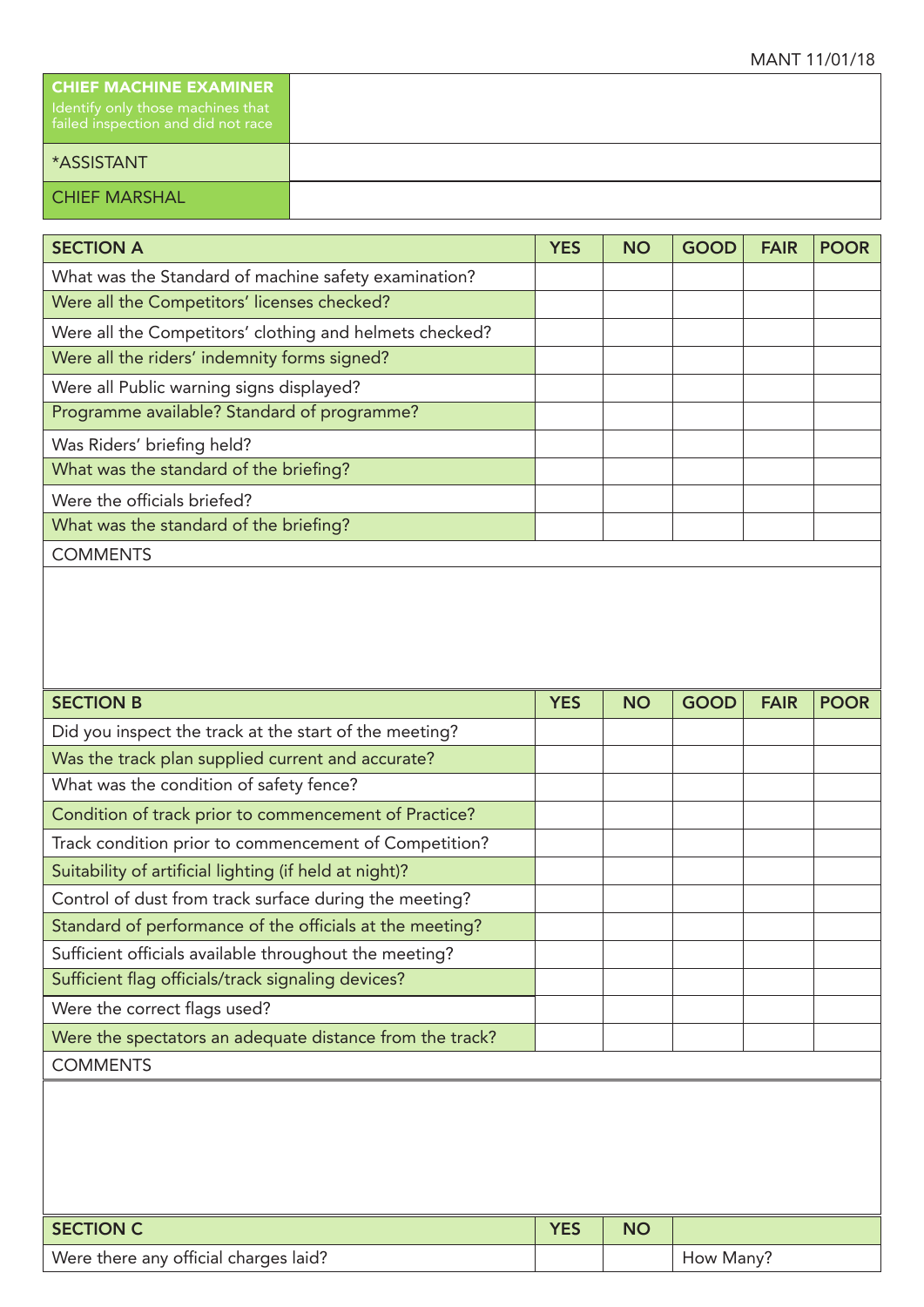#### MANT 11/01/18

AM / PM AM / PM

If YES, please give reason below

| Were there any official protests lodged with you? |            |           | How Many?   |             |      |
|---------------------------------------------------|------------|-----------|-------------|-------------|------|
| Were there any Licence Declarations completed?    |            |           | How Many?   |             |      |
| Were there any Licence upgrades accepted by you?  |            |           | How Many?   |             |      |
| <b>COMMENTS</b>                                   |            |           |             |             |      |
|                                                   |            |           |             |             |      |
|                                                   |            |           |             |             |      |
|                                                   |            |           |             |             |      |
|                                                   |            |           |             |             |      |
| <b>SECTION D</b>                                  | <b>YES</b> | <b>NO</b> | <b>GOOD</b> | <b>FAIR</b> | POOR |

How was the level of co-operation from Clerk of Course?

Were you requested to alter the Supp Regs or Timetable

Was it necessary to make any demands of the CoC Programme available? Standard of programme?

Was any practice session or race stopped with Red

Did you observe any breaches of the MOMS

Was communication equipment used?

What was the standard of timing?

Actual start time AM / PM Actual finish time AM / PM

**COMMENTS** 

#### WHO PROVIDED THE FIRST AID SERVICE?

|                                                          | <b>YES</b> | <b>NO</b> |           |
|----------------------------------------------------------|------------|-----------|-----------|
| Were there any injuries?                                 |            |           | How Many? |
| Are there any Major Injury Reports                       |            |           | How Many? |
| Are there any Minor Injury Reports                       |            |           | How Many? |
| Are there any Incident Reports (officials / spectators)? |            |           | How Many? |